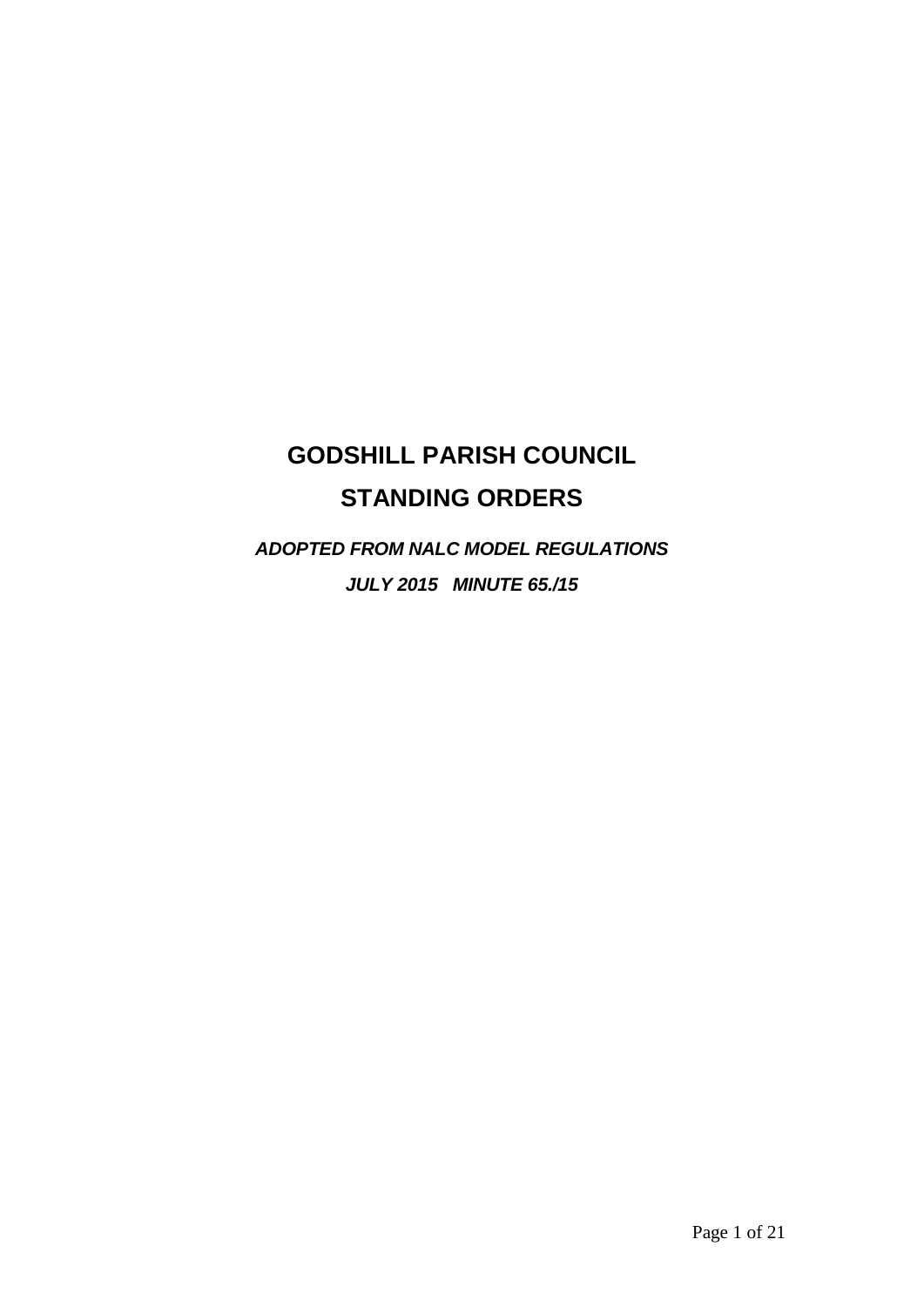# **Index of standing orders**

| <b>Standing</b><br>order |                                                             | Page | <b>Standing</b><br>order |                                                 | Page |
|--------------------------|-------------------------------------------------------------|------|--------------------------|-------------------------------------------------|------|
| 1                        | <b>Rules of Debate at</b><br>meetings                       | 03   | 14                       | Code of Conduct<br>complaints                   | 15   |
| $\overline{2}$           | Disorderly conduct at<br>meetings                           | 05   | 15                       | <b>Proper Officer</b>                           | 15   |
| 3                        | Meetings generally                                          | 05   | 16                       | Responsible Finance<br>Officer                  | 17   |
| $\overline{4}$           | Committees & sub-<br>committees                             | 08   | 17                       | Accounts & accounting<br>statements             | 17   |
| 5                        | Ordinary council<br>meetings                                | 09   | 18                       | <b>Financial Controls and</b><br>procurement    | 18   |
| 6                        | Extraordinary<br>meetings, committees<br>and sub-committees | 10   | 19                       | Handling staff matters                          | 19   |
| $\overline{7}$           | Previous resolutions                                        | 11   | 20                       | Requests for information                        | 20   |
| 8                        | Voting on<br>appointments                                   | 11   | 21                       | <b>Relations with</b><br>presss/media           | 20   |
| 9                        | Motions requiring<br>written notice                         | 11   | 22                       | Execution & Sealing of<br>legal deeds           | 20   |
| 10                       | Motions not requiring<br>written notice                     | 12   | 23                       | Communicating with<br><b>Unitary Councillor</b> | 20   |
| 11                       | Confidential &<br>sensitive information                     | 13   | 24                       | Restrictions on councillor<br>activities        | 21   |
| 12                       | Draft minutes                                               | 13   | 25                       | <b>Standing Orders</b>                          | 21   |
| 13                       | Code of Conduct &<br><b>Dispensations</b>                   | 14   |                          | generally                                       |      |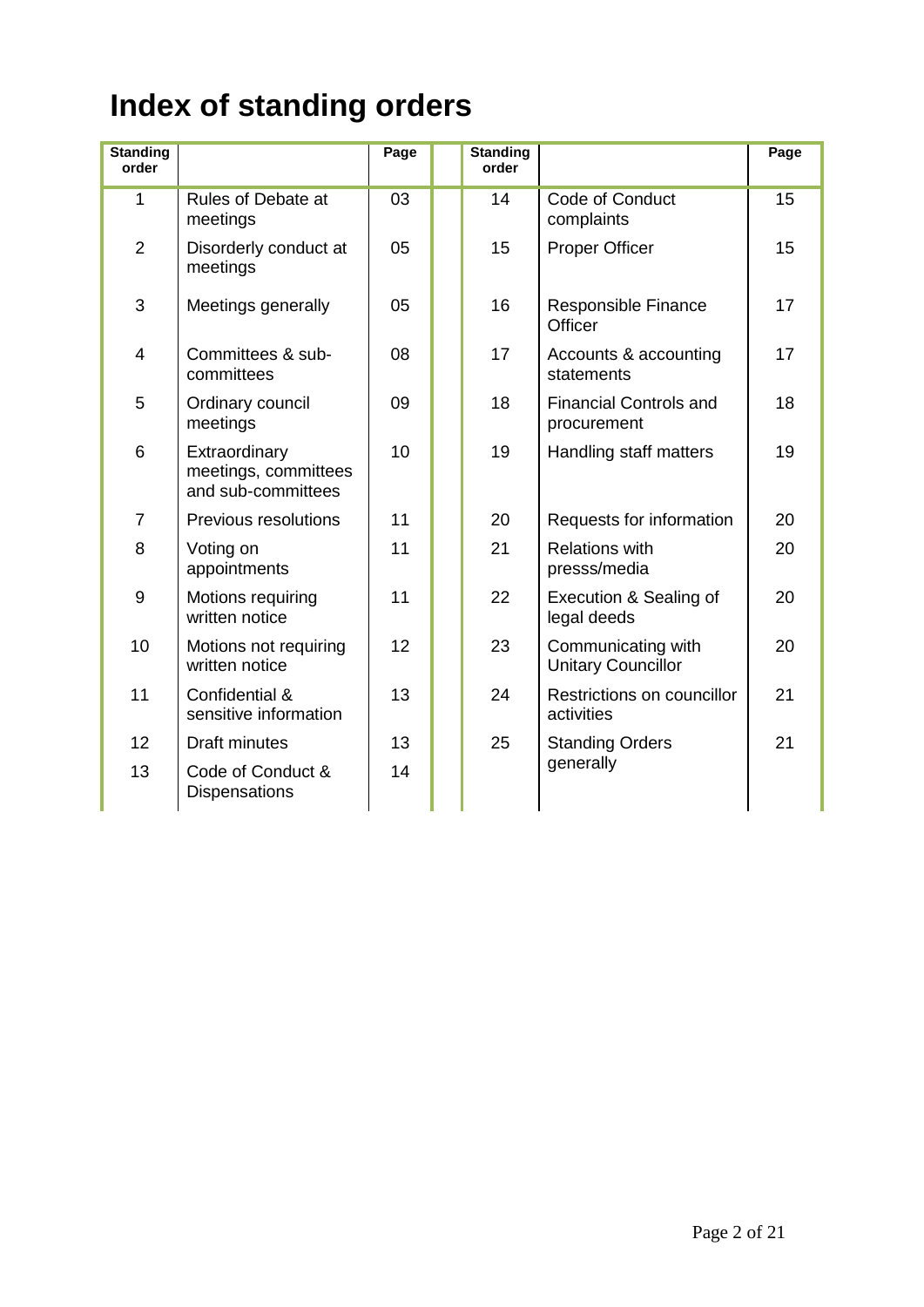## **1. Rules of debate at meetings**

- a Motions on the agenda shall be considered in the order that they appear unless the order is changed at the discretion of the chairman of the meeting.
- b A motion (including an amendment) shall not be progressed unless it has been moved and seconded.
- c A motion on the agenda that is not moved by its proposer may be treated by the chairman of the meeting as withdrawn.
- d If a motion (including an amendment) has been seconded, it may be withdrawn by the proposer only with the consent of the seconder and the meeting.
- e An amendment is a proposal to remove or add words to a motion. It shall not negate the motion.
- f If an amendment to the original motion is carried, the amended motion becomes the substantive motion upon which further amendment(s) may be moved.
- g An amendment shall not be considered unless early verbal notice of it is given at the meeting and, if requested by the chairman of the meeting, is expressed in writing to the chairman.
- h A councillor may move an amendment to his own motion if agreed by the meeting. If a motion has already been seconded, the amendment shall be with the consent of the seconder and the meeting.
- i If there is more than one amendment to an original or substantive motion, the amendments shall be moved in the order directed by the chairman.
- j Subject to standing order 1(k) below, only one amendment shall be moved and debated at a time, the order of which shall be directed by the chairman of the meeting.
- k One or more amendments may be discussed together if the chairman of the meeting considers this expedient but each amendment shall be voted upon separately.
- l A councillor may not move more than one amendment to an original or substantive motion.
- m The mover of an amendment has no right of reply at the end of debate on it.
- n Where a series of amendments to an original motion are carried, the mover of the original motion shall have a right of reply either at the end of debate of the first amendment or at the very end of debate on the final substantive motion immediately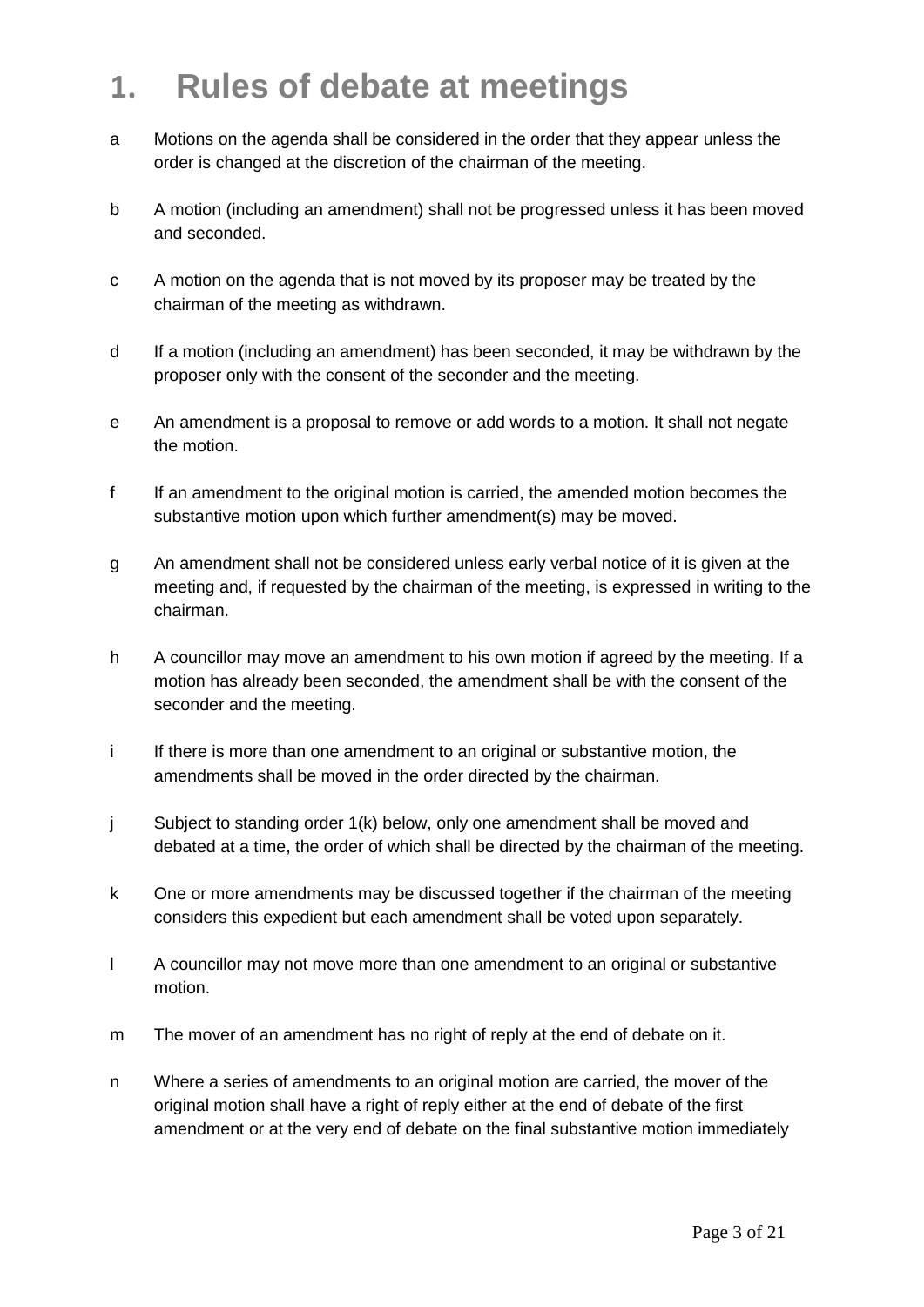before it is put to the vote.

- o Unless permitted by the chairman of the meeting, a councillor may speak once in the debate on a motion except:
	- i. to speak on an amendment moved by another councillor;
	- ii. to move or speak on another amendment if the motion has been amended since he last spoke;
	- iii. to make a point of order;
	- iv. to give a personal explanation; or
	- v. in exercise of a right of reply.
- p During the debate of a motion, a councillor may interrupt only on a point of order or a personal explanation and the councillor who was interrupted shall stop speaking. A councillor raising a point of order shall identify the standing order which he considers has been breached or specify the other irregularity in the proceedings of the meeting he is concerned by.
- q A point of order shall be decided by the chairman of the meeting and his decision shall be final.
- r When a motion is under debate, no other motion shall be moved except:
	- i. to amend the motion;
	- ii. to proceed to the next business;
	- iii. to adjourn the debate;
	- iv. to put the motion to a vote;
	- v. to ask a person to be no longer heard or to leave the meeting;
	- vi. to refer a motion to a committee or sub-committee for consideration;
	- vii. to exclude the public and press;
	- viii. to adjourn the meeting; or
	- ix. to suspend particular standing order(s) excepting those which reflect mandatory statutory requirements.
- s Before an original or substantive motion is put to the vote, the chairman of the meeting shall be satisfied that the motion has been sufficiently debated and that the mover of the motion under debate has exercised or waived his right of reply.
- t Excluding motions moved under standing order 1(r) above, the contributions or speeches by a councillor shall relate only to the motion under discussion and shall not exceed 5 minutes without the consent of the chairman of the meeting.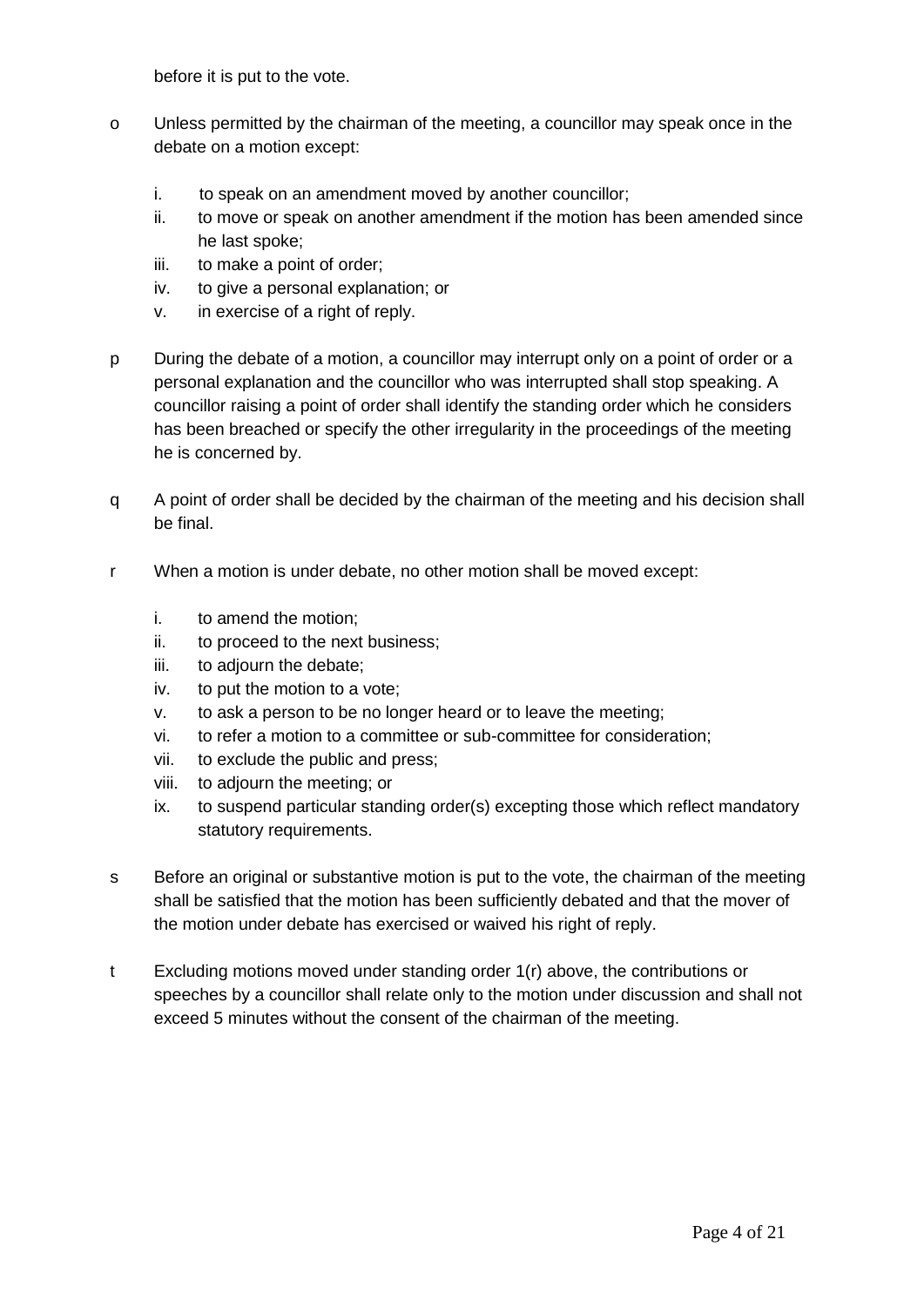## **2. Disorderly conduct at meetings**

- a No person shall obstruct the transaction of business at a meeting or behave offensively or improperly. If this standing order is ignored, the chairman of the meeting shall request such person(s) to moderate or improve their conduct.
- b If person(s) disregard the request of the chairman of the meeting to moderate or improve their conduct, any councillor or the chairman of the meeting may move that the person be no longer heard or excluded from the meeting. The motion, if seconded, shall be put to the vote without discussion.
- c If a resolution made under standing order 2(b) above is ignored, the chairman of the meeting may take further reasonable steps to restore order or to progress the meeting. This may include temporarily suspending or closing the meeting.

#### **3. Meetings generally**

- **Full Council meetings**
- **Committee meetings**

 $\mathcal{C}_{\mathcal{A}}$ 

- Sub-committee meetings
- $\overline{\phantom{a}}$ a **Meetings shall not take place in premises which at the time of the meeting are used for the supply of alcohol, unless no other premises are available free of charge or at a reasonable cost.**
- $\overline{\phantom{a}}$ b **The minimum three clear days for notice of a meeting does not include the day on which notice was issued, the day of the meeting, a Sunday, a day of the Christmas break, a day of the Easter break or of a bank holiday or a day appointed for public thanksgiving or mourning.**
	- **c The minimum three clear days' public notice for a meeting does not include the day on which the notice was issued or the day of the meeting unless the meeting is convened at shorter notice.**
- and the d **Meetings shall be open to the public unless their presence is prejudicial to the public interest by reason of the confidential nature of the business to be transacted or for other special reasons. The public's exclusion from part or all of a meeting shall be by a resolution which shall give reasons for the public's exclusion.**
	- e Members of the public may make representations, answer questions and give evidence at a meeting which they are entitled to attend in respect of the business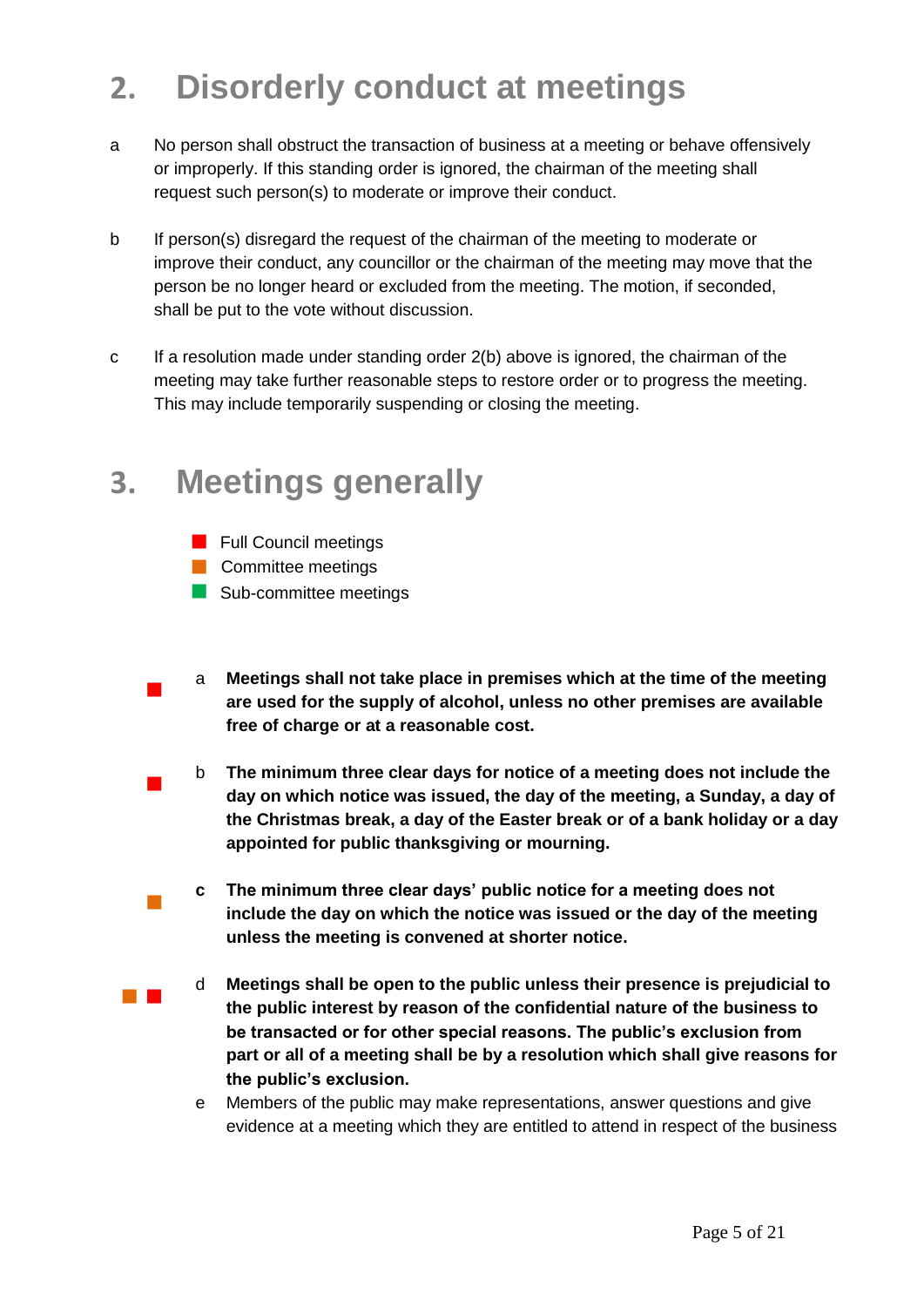on the agenda.

 $\mathcal{L}_{\mathcal{A}}$ 

 $\overline{\phantom{a}}$ 

 $\overline{\phantom{a}}$ 

- f The period of time designated for public participation at a meeting in accordance with standing order 3(e) above shall not exceed 15 minutes unless directed by the chairman of the meeting.
- g Subject to standing order 3(f) above, a member of the public shall not speak for more than 5 minutes.
- h In accordance with standing order 3(e) above, a question shall not require a response at the meeting nor start a debate on the question. The chairman of the meeting may direct that a written or oral response be given.
- i A person shall raise his hand when requesting to speak and stand when speaking (except when a person has a disability or is likely to suffer discomfort)]. The chairman of the meeting may at any time permit a person to be seated when speaking.
- j A person who speaks at a meeting shall direct his comments to the chairman of the meeting.
- k Only one person is permitted to speak at a time. If more than one person wants to speak, the chairman of the meeting shall direct the order of speaking.
- **The Contract State** l **Photographing, recording, broadcasting or transmitting the proceedings of a meeting by any means is not permitted without the Council's** prior **consent**.
	- m **The press shall be provided with reasonable facilities for the taking of their report of all or part of a meeting at which they are entitled to be present**.
	- **n Subject to standing orders which indicate otherwise, anything authorised or required to be done by, to or before the Chairman of the Council may in his absence be done by, to or before the Vice-Chairman of the Council (if any).**
		- **o The Chairman, if present, shall preside at a meeting. If the Chairman is absent from a meeting, the Vice-Chairman, if present, shall preside. If both the Chairman and the Vice-Chairman are absent from a meeting, a councillor as chosen by the councillors present at the meeting shall preside at the meeting.**
- an an Indonesia **p Subject to a meeting being quorate, all questions at a meeting shall be decided by a majority of the councillors or councillors with voting rights present and voting.**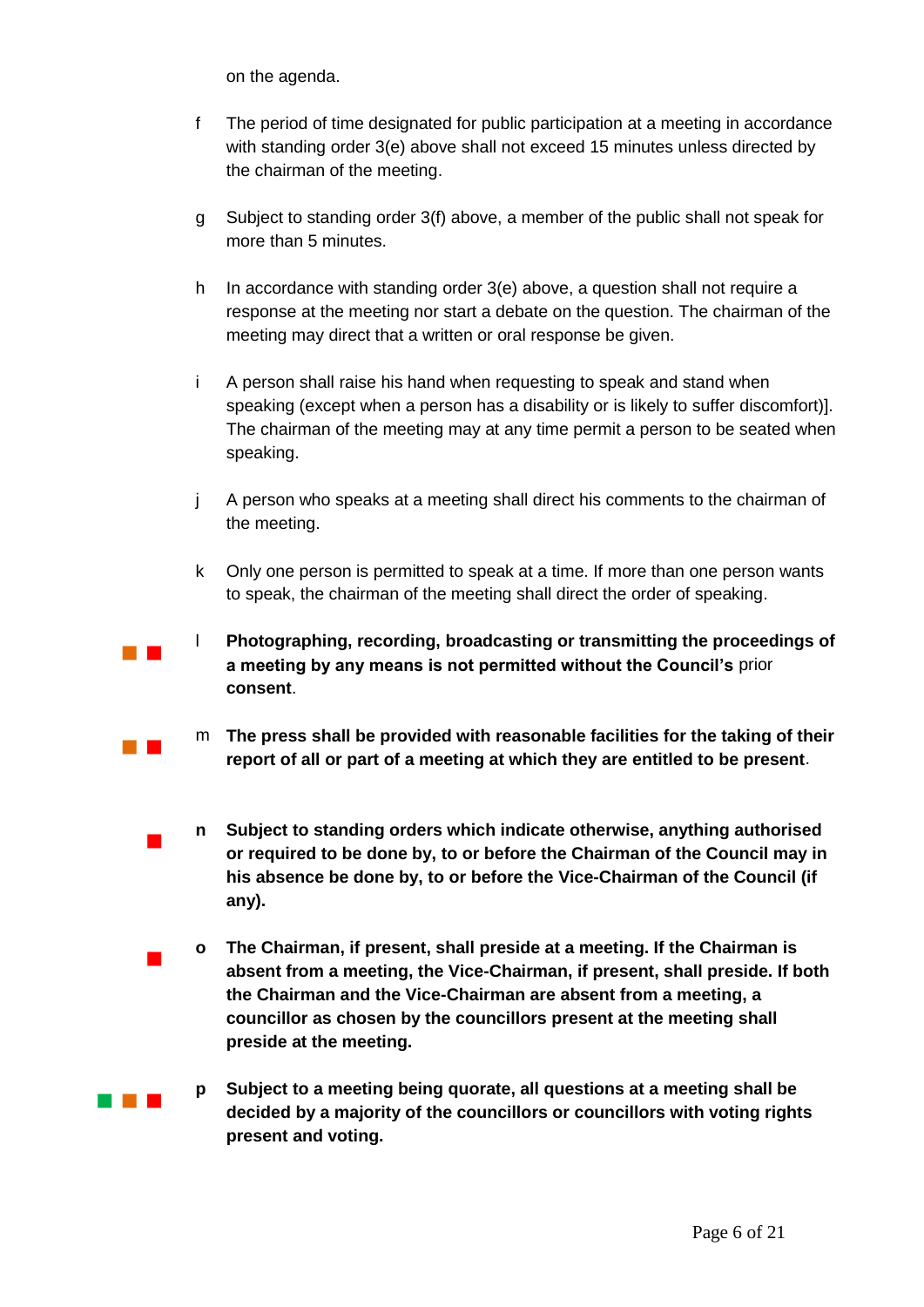and the control

a na k

 $\overline{\phantom{a}}$ 

**Contract Contract** 

**q The chairman of a meeting may give an original vote on any matter put to the vote, and in the case of an equality of votes may exercise his casting vote whether or not he gave an original vote.**

*See standing orders 5(i) and (j) below for the different rules that apply in the election of the Chairman of the Council at the annual meeting of the council.*

- r **Unless standing orders provide otherwise, voting on a question shall be by a show of hands. At the request of a councillor, the voting on any question shall be recorded so as to show whether each councillor present and voting gave his vote for or against that question.** Such a request shall be made before moving on to the next item of business on the agenda.
- s The minutes of a meeting shall include an accurate record of the following:
	- i. the time and place of the meeting;
	- ii. the names of councillors present and absent;
	- iii. interests that have been declared by councillors and non-councillors with voting rights;
	- iv. whether a councillor or non-councillor with voting rights left the meeting when matters that they held interests in were being considered;
	- v. if there was a public participation session; and
	- vi. the resolutions made.
- **t A councillor or a non-councillor with voting rights who has a disclosable pecuniary interest or another interest as set out in the council's code of conduct in a matter being considered at a meeting is subject to statutory limitations or restrictions under the code on his right to participate and vote on that matter.**
	- No business may be transacted at a meeting unless at least one-third of **the whole number of members of the council are present and in no case shall the quorum of a meeting be less than three.**

*See standing order 4d(viii) below for the quorum of a committee or subcommittee meeting.* 

- v **If a meeting is or becomes inquorate no business shall be transacted** and the meeting shall be closed. The business on the agenda for the meeting shall be adjourned to another meeting.
- w A meeting shall not exceed a period of 2.5 hours unless a motion is passed by the meeting to this effect with the provision of a 10 minute comfort break, if desired.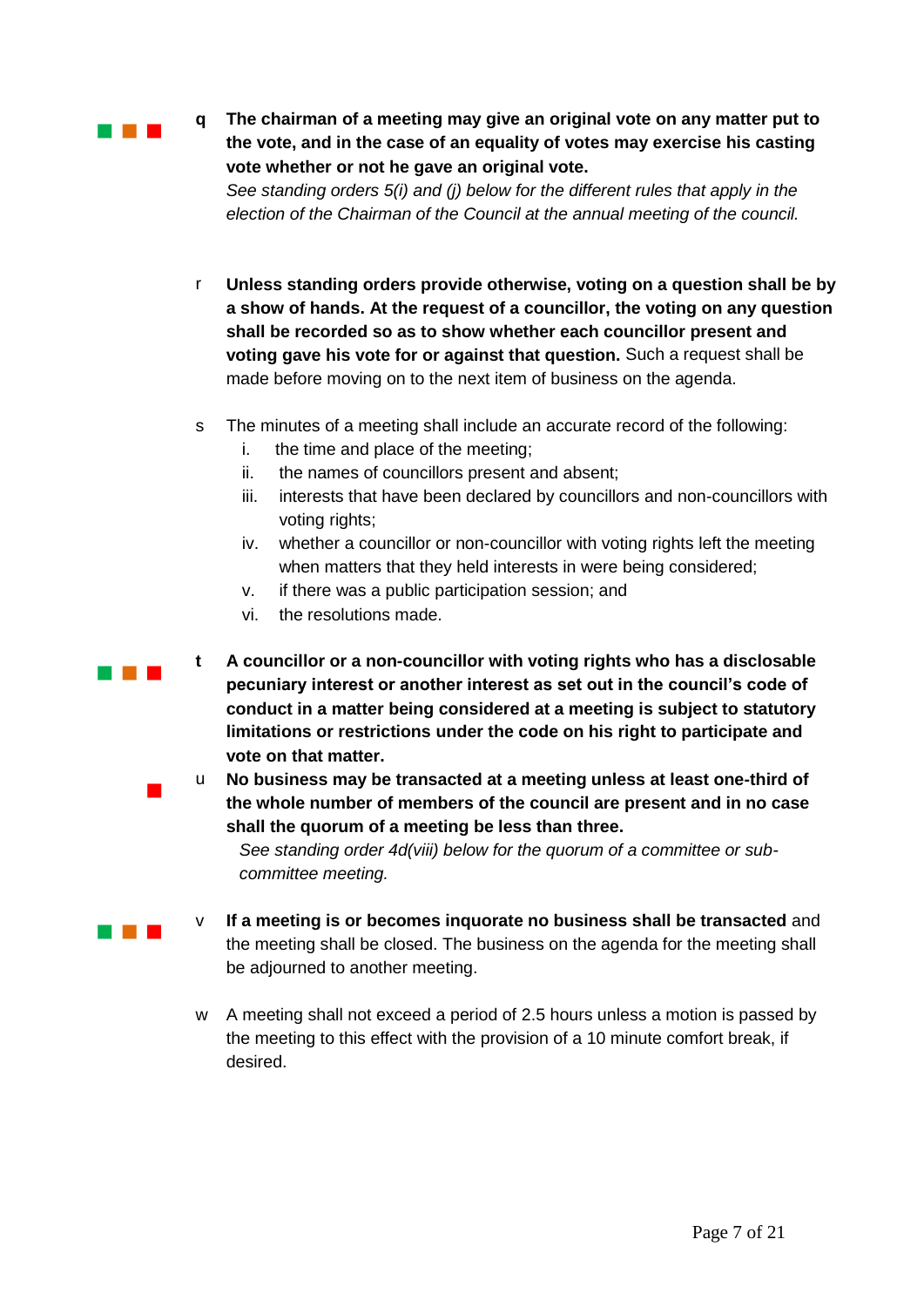## **4. Committees and sub-committees**

- a **Unless the council determines otherwise, a committee may appoint a subcommittee whose terms of reference and members shall be determined by the committee.**
- b **The members of a committee may include non-councillors unless it is a committee which regulates and controls the finances of the council.**
- c **Unless the council determines otherwise, all the members of an advisory committee and a sub-committee of the advisory committee may be noncouncillors.**
- d The council may appoint standing committees or other committees as may be necessary, and:
	- i. shall determine their terms of reference;
	- ii. shall determine the number and time of the ordinary meetings of a standing committee up until the date of the next annual meeting of full council;
	- iii. shall permit a committee, other than in respect of the ordinary meetings of a committee, to determine the number and time of its meetings;
	- iv. shall, subject to standing orders 4(b) and (c) above, appoint and determine the terms of office of members of such a committee;
	- v. may, subject to standing orders 4(b) and (c) above, appoint and determine the terms of office of the substitute members to a committee whose role is to replace the ordinary members at a meeting of a committee if the ordinary members of the committee confirm to the Proper Officer 7 days before the meeting that they are unable to attend;
	- vi. shall, after it has appointed the members of a standing committee, appoint the chairman of the standing committee;
	- vii. shall permit a committee other than a standing committee, to appoint its own chairman at the first meeting of the committee;
	- viii. shall determine the place, notice requirements and quorum for a meeting of a committee and a sub-committee which shall be no less than three;
	- ix. shall determine if the public may participate at a meeting of a committee;
	- x. shall determine if the public and press are permitted to attend the meetings of a sub-committee and also the advance public notice requirements, if any, required for the meetings of a sub-committee;
	- xi. shall determine if the public may participate at a meeting of a sub-committee that they are permitted to attend; and
	- xii. may dissolve a committee.

The chairman and vice-chairman shall be ex officio on all standing committees.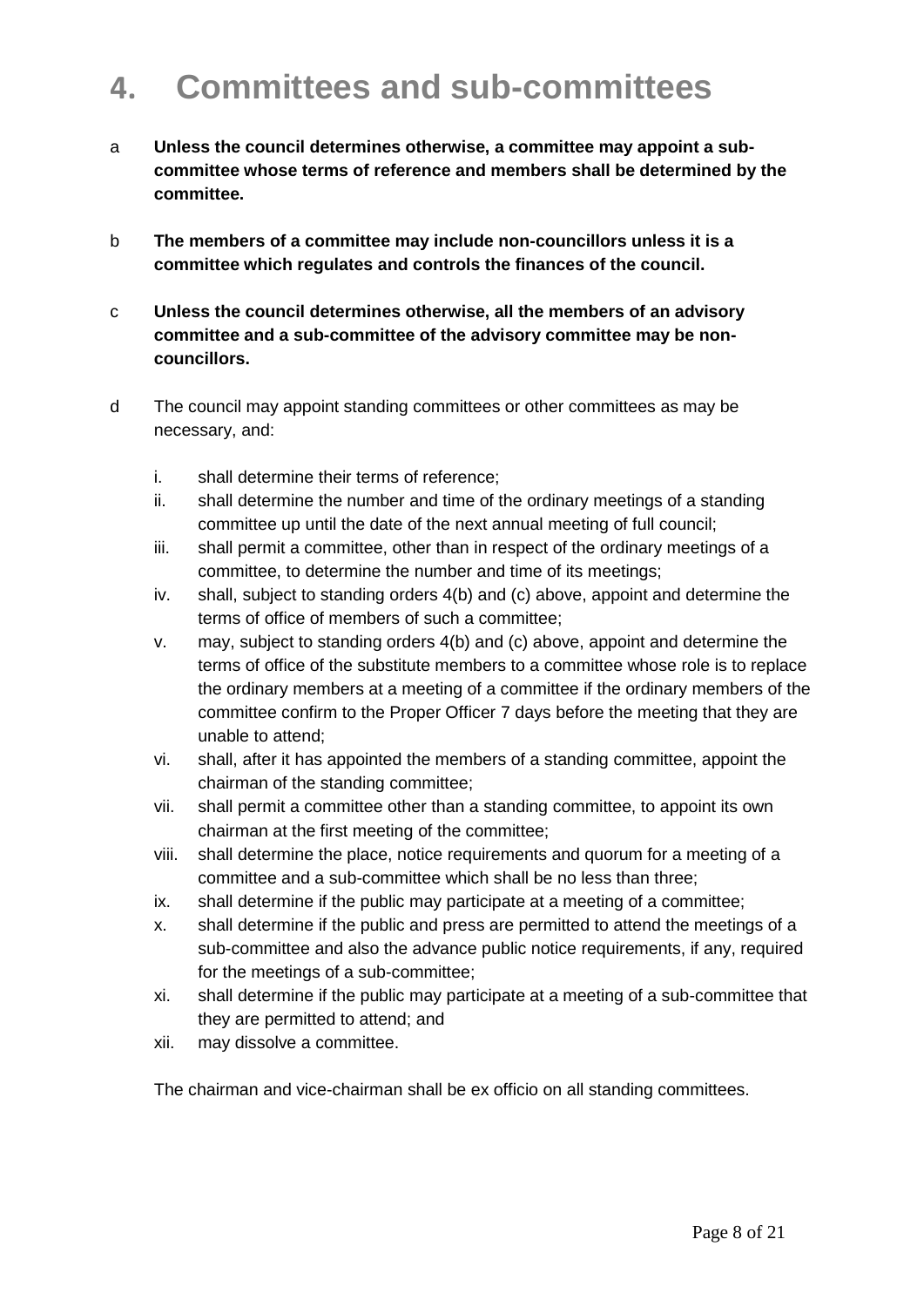## **5. Ordinary Council meetings**

- **a In an election year, the annual meeting of the Council shall be held on or within 14 days following the day on which the new councillors elected take office.**
- **b In a year which is not an election year, the annual meeting of a Council shall be held on such a day in May as the Council may direct.**
- c **If no other time is fixed, the annual meeting of the Council shall take place at 7.30pm.**
- d **In addition to the annual meeting of the Council, at least three other ordinary meetings shall be held in each year on such dates and times as the council may direct.**
- **e The first business conducted at the annual meeting of the council shall be the election of the Chairman and Vice-Chairman of the Council.**
- **f The Chairman of the Council, unless he has resigned or becomes disqualified, shall continue in office and preside at the annual meeting until his successor is elected at the next annual meeting of the Council.**
- **g The Vice-Chairman of the Council, if any, unless he resigns or becomes disqualified, shall hold office until immediately after the election of the Chairman of the Council at the next annual meeting of the Council.**
- **h In an election year, if the current Chairman of the Council has not been reelected as a member of the Council, he shall preside at the meeting until a successor Chairman of the Council has been elected. The current Chairman of the Council shall not have an original vote in respect of the election of the new Chairman of the Council but must give a casting vote in the case of an equality of votes.**
- **i In an election year, if the current Chairman of the Council has been reelected as a member of the Council, he shall preside at the meeting until a**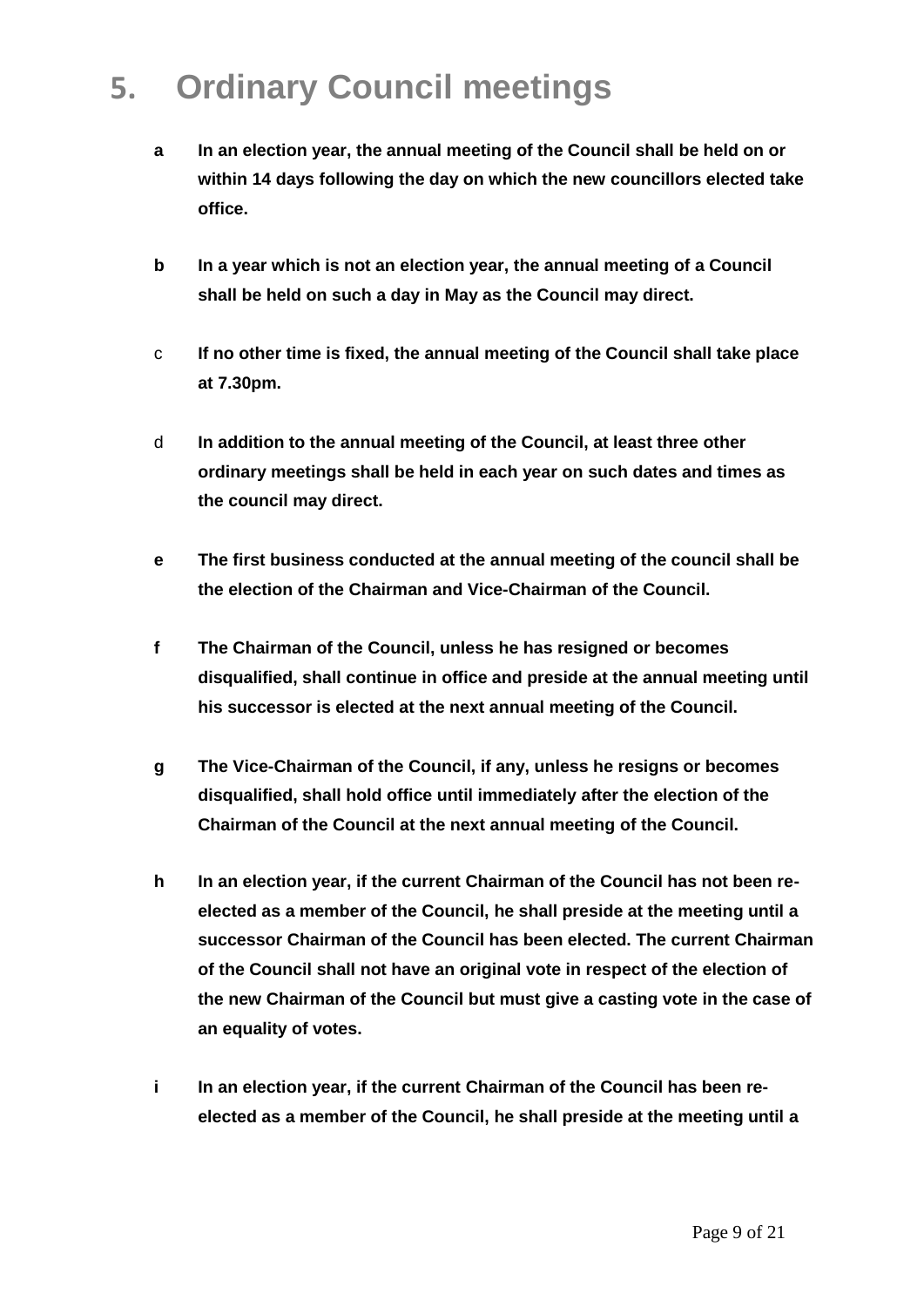**new Chairman of the Council has been elected. He may exercise an original vote in respect of the election of the new Chairman of the Council and must give a casting vote in the case of an equality of votes.**

- j Following the election of the Chairman of the Council and Vice-Chairman (if any) of the Council at the annual meeting of the council, the business of the annual meeting shall include:
	- i. **In an election year, delivery by the Chairman of the Council and councillors of their acceptance of office forms unless the council resolves for this to be done at a later date**. **In a year which is not an election year, delivery by the Chairman of the Council of his acceptance of office form unless the council resolves for this to be done at a later date;**
	- ii. Confirmation of the accuracy of the minutes of the last meeting of the council;
	- iii. Receipt of the minutes of the last meeting of a committee;
	- iv. Consideration of the recommendations made by a committee;
	- v. Review of delegation arrangements to committees, sub-committees, staff and other local authorities;
	- vi. Review of the terms of reference for committees;
	- vii. Appointment of members to existing committees;
	- viii. Appointment of any new committees in accordance with standing order 4 above;
	- ix. Review and adoption of appropriate standing orders and financial regulations;
	- x. Review of arrangements, including any charters and agency agreements, with other local authorities and review of contributions made to expenditure incurred by other local authorities;
	- xi. Review of representation on or work with external bodies and arrangements for reporting back;
	- xii. (*England*) In an election year, to make arrangements with a view to the council becoming eligible to exercise the general power of competence in the future;
	- xiii. Review of inventory of land and assets including buildings and office equipment;
	- xiv. Confirmation of arrangements for insurance cover in respect of all insured risks;
	- xv. Review of the council's and/or staff subscriptions to other bodies;
	- xvi. Review of the council's complaints procedure;
	- xvii. Review of the council's procedures for handling requests made under the Freedom of Information Act 2000 and the Data Protection Act 1998;
	- xviii. Review of the council's policy for dealing with the press/media; and
	- xix. Determining the time and place of ordinary meetings of the full council up to and including the next annual meeting of full council.

## **6. Extraordinary meetings of the council and committees and sub-committees**

**a The Chairman of the Council may convene an extraordinary meeting of the council at any time.**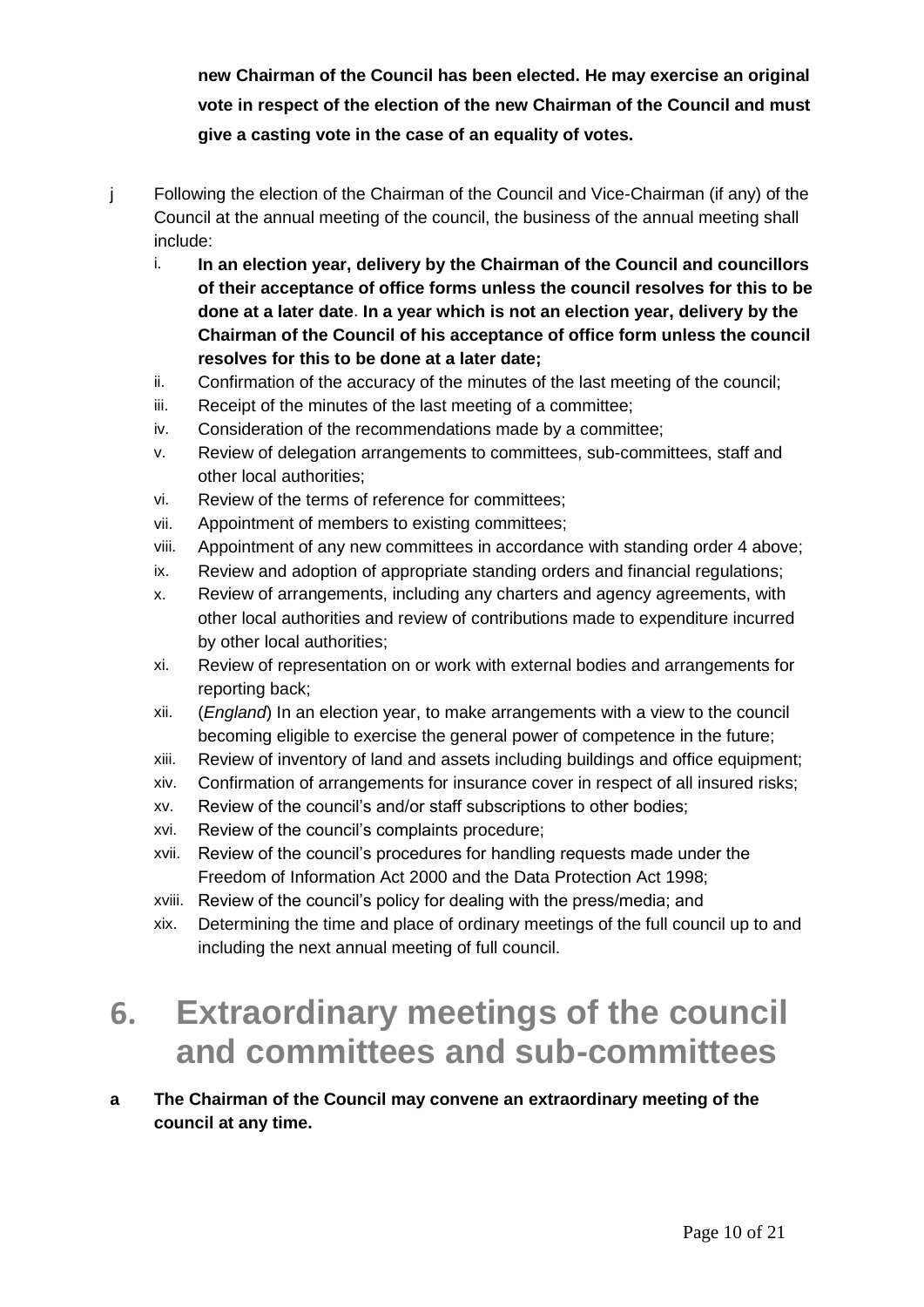- b **If the Chairman of the Council does not or refuses to call an extraordinary meeting of the council within seven days of having been requested in writing to do so by two councillors, any two councillors may convene an extraordinary meeting of the council. The public notice giving the time, place and agenda for such a meeting must be signed by the two councillors.**
- c The chairman of a committee [or a sub-committee] may convene an extraordinary meeting of the committee for the sub-committeel at any time.
- d If the chairman of a committee [or a sub-committee] does not or refuses to call an extraordinary meeting within 7 days of having been requested by to do so by 2 members of the committee [or the sub-committee], any 2 members of the committee [and the sub-committee] may convene an extraordinary meeting of a committee [and a sub-committee].

## **7. Previous resolutions**

- a A resolution shall not be reversed within six months except either by a special motion, which requires written notice by at least 3 councillors to be given to the Proper Officer in accordance with standing order 9 below, or by a motion moved in pursuance of the recommendation of a committee or a sub-committee.
- b When a motion moved pursuant to standing order 7(a) above has been disposed of, no similar motion may be moved within a further six months.

#### **8. Voting on appointments**

a Where more than two persons have been nominated for a position to be filled by the council and none of those persons has received an absolute majority of votes in their favour, the name of the person having the least number of votes shall be struck off the list and a fresh vote taken. This process shall continue until a majority of votes is given in favour of one person. A tie in votes may be settled by the casting vote exerciseable by the chairman of the meeting.

#### **9. Motions for a meeting that require written notice to be given to the Proper Officer**

a A motion shall relate to the responsibilities of the meeting which it is tabled for and in any event shall relate to the performance of the council's statutory functions, powers and obligations or an issue which specifically affects the council's area or its residents.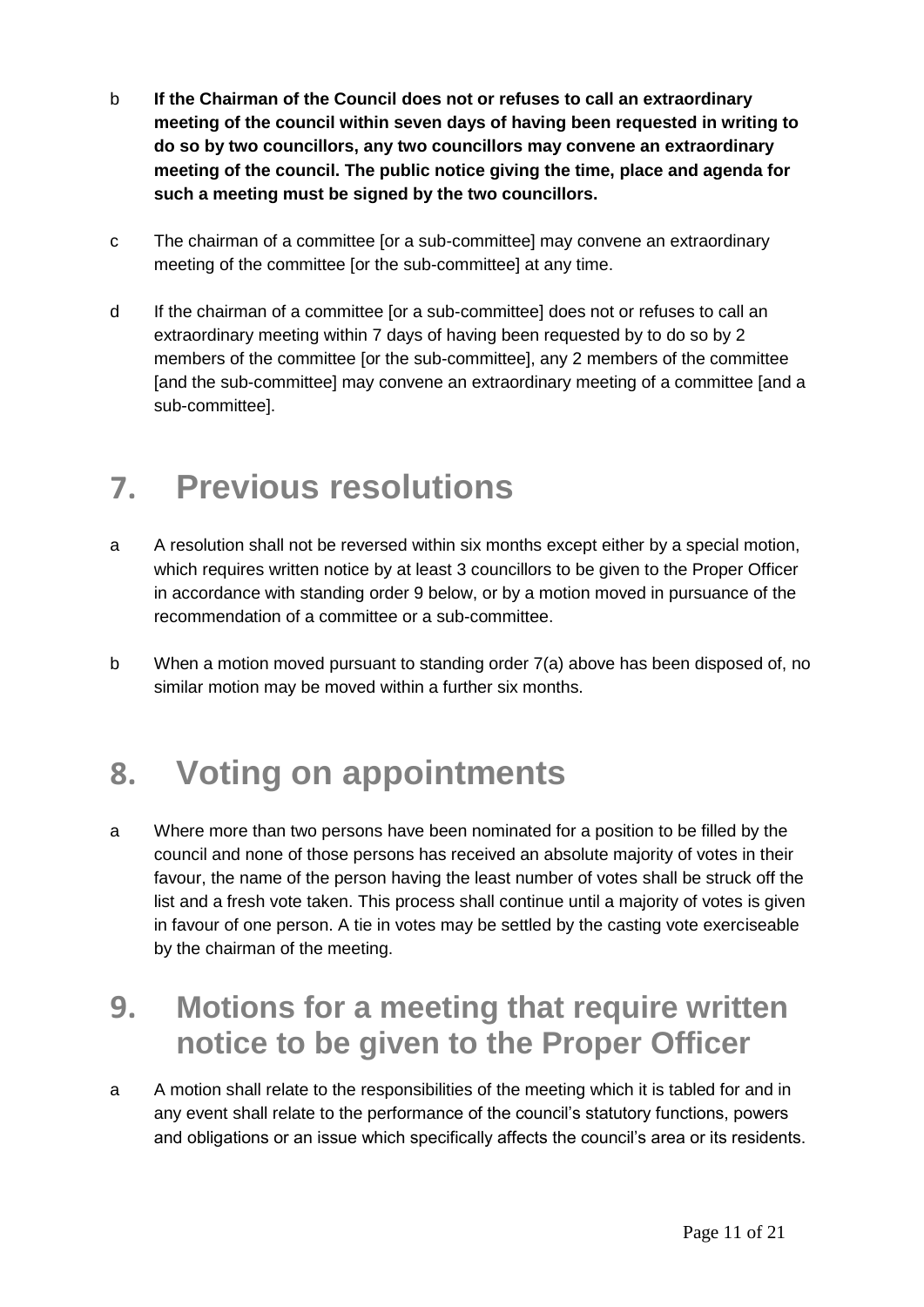- b No motion may be moved at a meeting unless it is on the agenda and the mover has given written notice of its wording to the Proper Officer at least 7 clear days before the meeting. Clear days do not include the day of the notice or the day of the meeting.
- c The Proper Officer may, before including a motion on the agenda received in accordance with standing order 9(b) above, correct obvious grammatical or typographical errors in the wording of the motion.
- d If the Proper Officer considers the wording of a motion received in accordance with standing order 9(b) above is not clear in meaning, the motion shall be rejected until the mover of the motion resubmits it in writing to the Proper Officer so that it can be understood at least 5 clear days before the meeting.
- e If the wording or subject of a proposed motion is considered improper, the Proper Officer shall consult with the chairman of the forthcoming meeting or, as the case may be, the councillors who have convened the meeting, to consider whether the motion shall be included in the agenda or rejected.
- f Subject to standing order 9(e) above, the decision of the Proper Officer as to whether or not to include the motion on the agenda shall be final.
- g Motions received shall be recorded in a book for that purpose and numbered in the order that they are received.
- h Motions rejected shall be recorded in a book for that purpose with an explanation by the Proper Officer for their rejection.

## **10. Motions at a meeting that do not require written notice**

a The following motions may be moved at a meeting without written notice to the Proper Officer;

i. to correct an inaccuracy in the draft minutes of a meeting;

- ii. to move to a vote;
- iii. to defer consideration of a motion;
- iv. to refer a motion to a particular committee or sub-committee;
- v. to appoint a person to preside at a meeting;
- vi. to change the order of business on the agenda;
- vii. to proceed to the next business on the agenda;
- viii. to require a written report;
- ix. to appoint a committee or sub-committee and their members;
- x. to extend the time limits for speaking;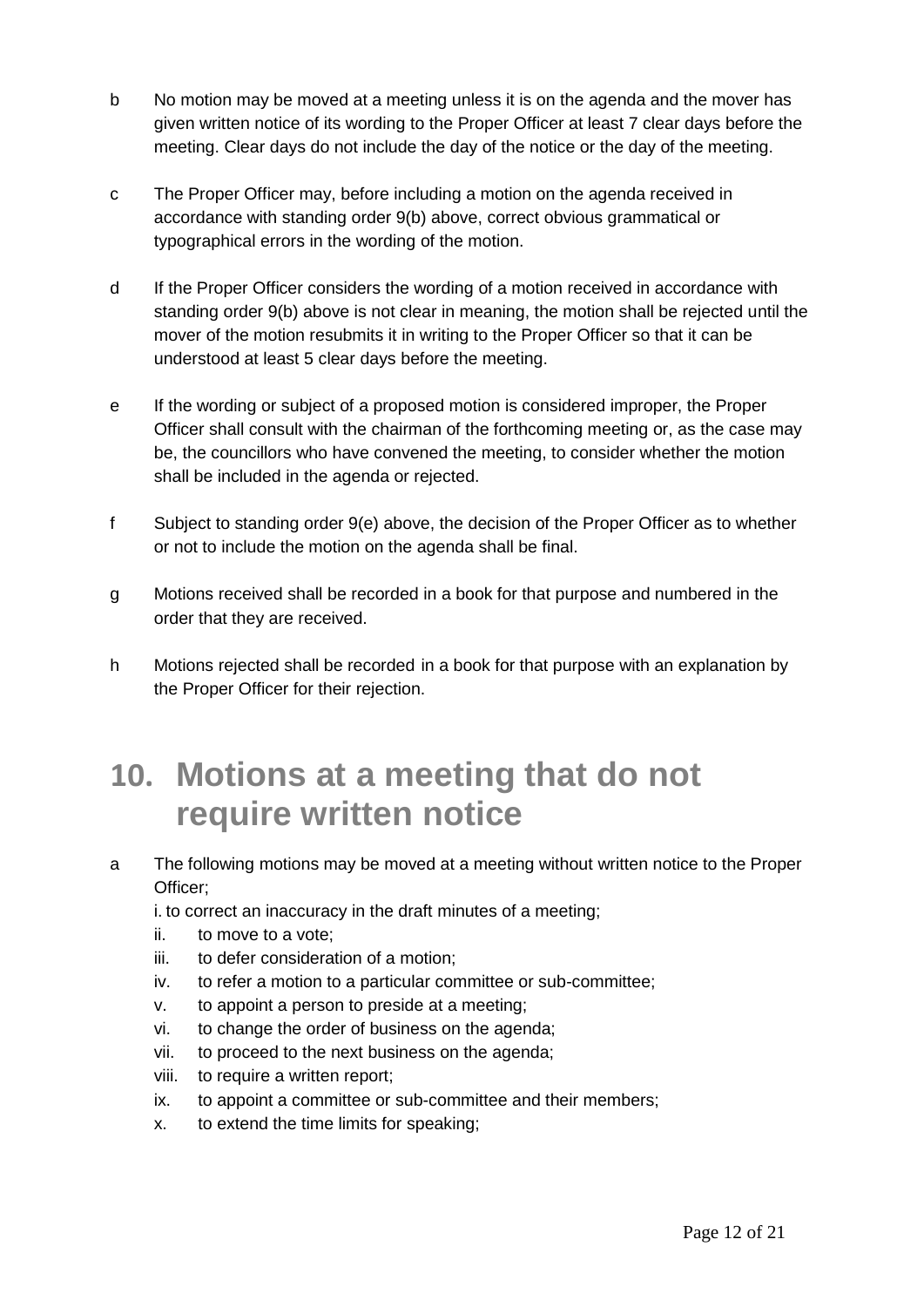- xi. to exclude the press and public from a meeting in respect of confidential or sensitive information which is prejudicial to the public interest;
- xii. to not hear further from a councillor or a member of the public;
- xiii. to exclude a councillor or member of the public for disorderly conduct;
- xiv. to temporarily suspend the meeting;
- xv. to suspend a particular standing order (unless it reflects mandatory statutory requirements);
- xvi. to adjourn the meeting; or
- xvii. to close a meeting.

# **11. Handling confidential or sensitive information**

- a The agenda, papers that support the agenda and the minutes of a meeting shall not disclose or otherwise undermine confidential or sensitive information which for special reasons would not be in the public interest.
- b Councillors and staff shall not disclose confidential or sensitive information which for special reasons would not be in the public interest.

## **12. Draft minutes**

- a If the draft minutes of a preceding meeting have been served on councillors with the agenda to attend the meeting at which they are due to be approved for accuracy, they shall be taken as read.
- b There shall be no discussion about the draft minutes of a preceding meeting except in relation to their accuracy. A motion to correct an inaccuracy in the draft minutes shall be moved in accordance with standing order 10(a)(i) above.
- c The accuracy of draft minutes, including any amendment(s) made to them, shall be confirmed by resolution and shall be signed by the chairman of the meeting and stand as an accurate record of the meeting to which the minutes relate.
- d If the chairman of the meeting does not consider the minutes to be an accurate record of the meeting to which they relate, he shall sign the minutes and include a paragraph in the following terms or to the same effect:

"The chairman of this meeting does not believe that the minutes of the meeting of the ( ) held on [date] in respect of ( ) were a correct record but his view was not upheld by the meeting and the minutes are confirmed as an accurate record of the proceedings."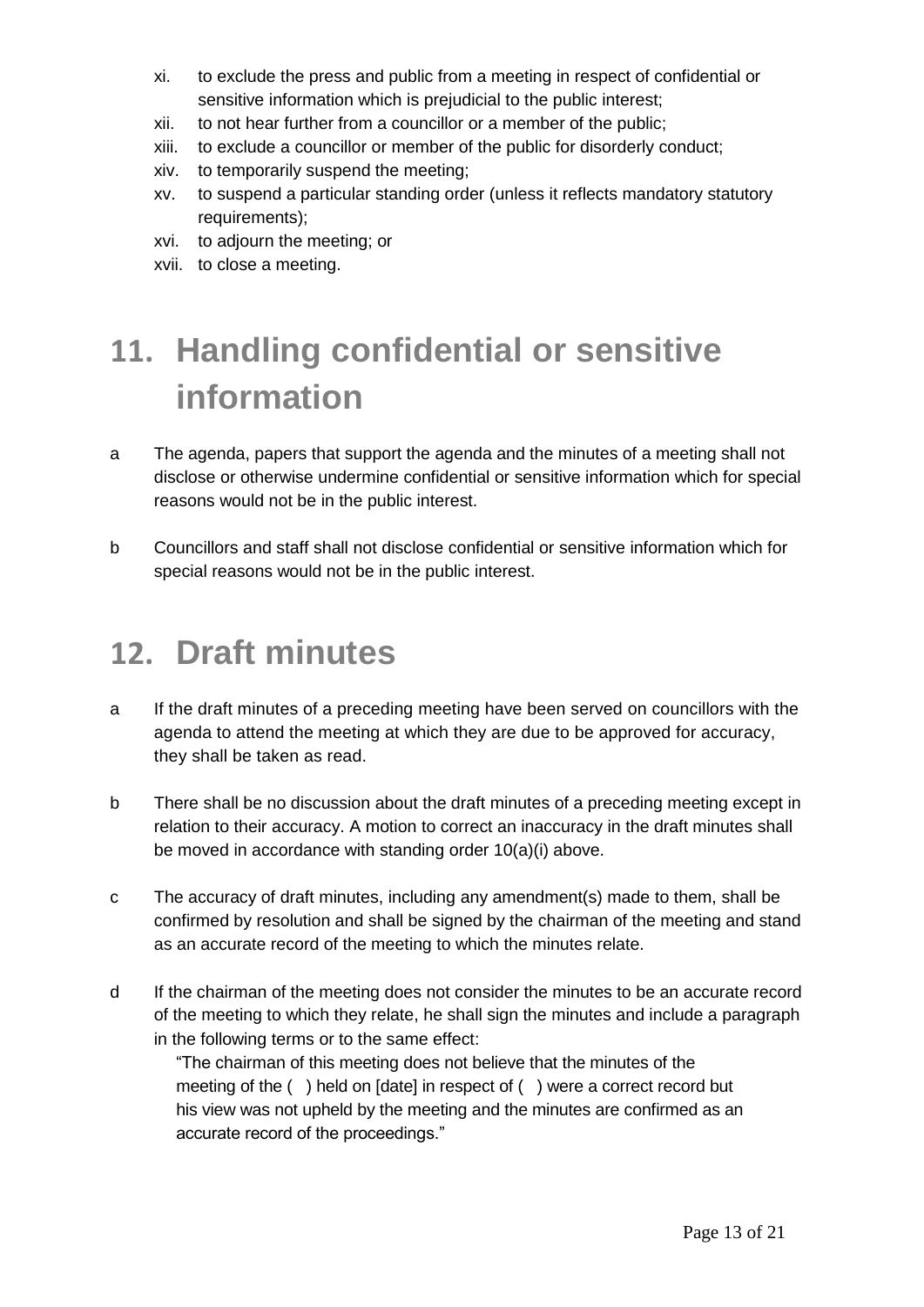e Upon a resolution which confirms the accuracy of the minutes of a meeting, the draft minutes or recordings of the meeting for which approved minutes exist shall be destroyed.

## **13. Code of conduct and dispensations**

*See also standing order 3(t) above.* 

- a All councillors and non-councillors with voting rights shall observe the code of conduct adopted by the council.
- b Unless he has been granted a dispensation, a councillor or non-councillor with voting rights shall withdraw from a meeting when it is considering a matter in which he has a disclosable pecuniary interest. He may return to the meeting after it has considered the matter in which he had the interest.
- c Unless he has been granted a dispensation, a councillor or non-councillor with voting rights shall withdraw from a meeting when it is considering a matter in which he has another interest if so required by the council's code of conduct. He may return to the meeting after it has considered the matter in which he had the interest.
- d **Dispensation requests shall be in writing and submitted to the Proper Officer** as soon as possible before the meeting, or failing that, at the start of the meeting for which the dispensation is required.
- e A decision as to whether to grant a dispensation shall be made by the Proper Officer OR by a meeting of the council, or committee or sub-committee for which the dispensation is required and that decision is final.
- f A dispensation request shall confirm:
	- i. the description and the nature of the disclosable pecuniary interest or other interest to which the request for the dispensation relates;
	- ii. whether the dispensation is required to participate at a meeting in a discussion only or a discussion and a vote;
	- iii. the date of the meeting or the period (not exceeding four years) for which the dispensation is sought; and
	- iv. an explanation as to why the dispensation is sought.
- g Subject to standing orders 13(d) and (f) above, dispensations requests shall be considered by the Proper Officer before the meeting or, if this is not possible, at the start of the meeting for which the dispensation is required OR at the beginning of the meeting of the council, or committee or a sub-committee for which the dispensation is required.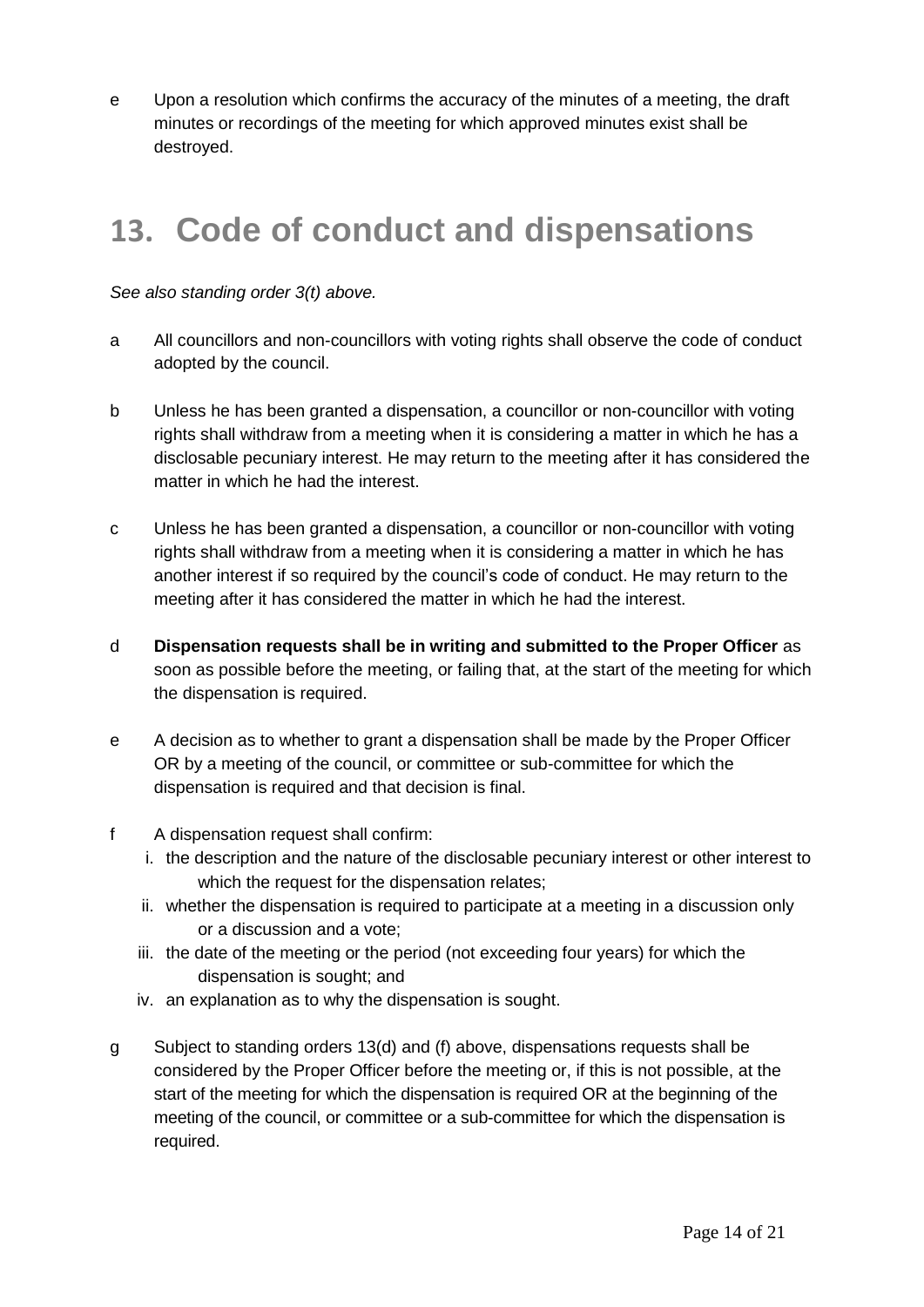- **h A dispensation may be granted in accordance with standing order 13(e) above if having regard to all relevant circumstances the following applies:**
	- **a. without the dispensation the number of persons prohibited from participating in the particular business would be so great a proportion of the meeting transacting the business as to impede the transaction of the business or**
	- **b. granting the dispensation is in the interests of persons living in the council's area or**
	- **c. it is otherwise appropriate to grant a dispensation.**

## **14. Code of conduct complaints**

- a Upon notification by the Unitary Council that it is dealing with a complaint that a councillor or non-councillor with voting rights has breached the council's code of conduct, the Proper Officer shall, subject to standing order 11 above, report this to the council.
- b Where the notification in standing order 14(a) above relates to a complaint made by the Proper Officer, the Proper Officer shall notify the Chairman of Council of this fact, and the Chairman shall nominate another staff member to assume the duties of the Proper Officer in relation to the complaint until it has been determined and the council has agreed what action, if any, to take in accordance with standing order 14(d) below.
- c The council may:
	- i. provide information or evidence where such disclosure is necessary to progress an investigation of the complaint or is required by law;
	- ii. seek information relevant to the complaint from the person or body with statutory responsibility for investigation of the matter;
- **d Upon notification by the District or Unitary Council that a councillor or noncouncillor with voting rights has breached the council's code of conduct, the council shall consider what, if any, action to take against him. Such action excludes disqualification or suspension from office.**

## **15. Proper Officer**

- a The Proper Officer shall be either (i) the clerk or (ii) other staff member(s) nominated by the council to undertake the work of the Proper Officer when the Proper Officer is absent.
- b The Proper Officer shall:
	- i. **At least three clear days before a meeting of the council, a committee and a**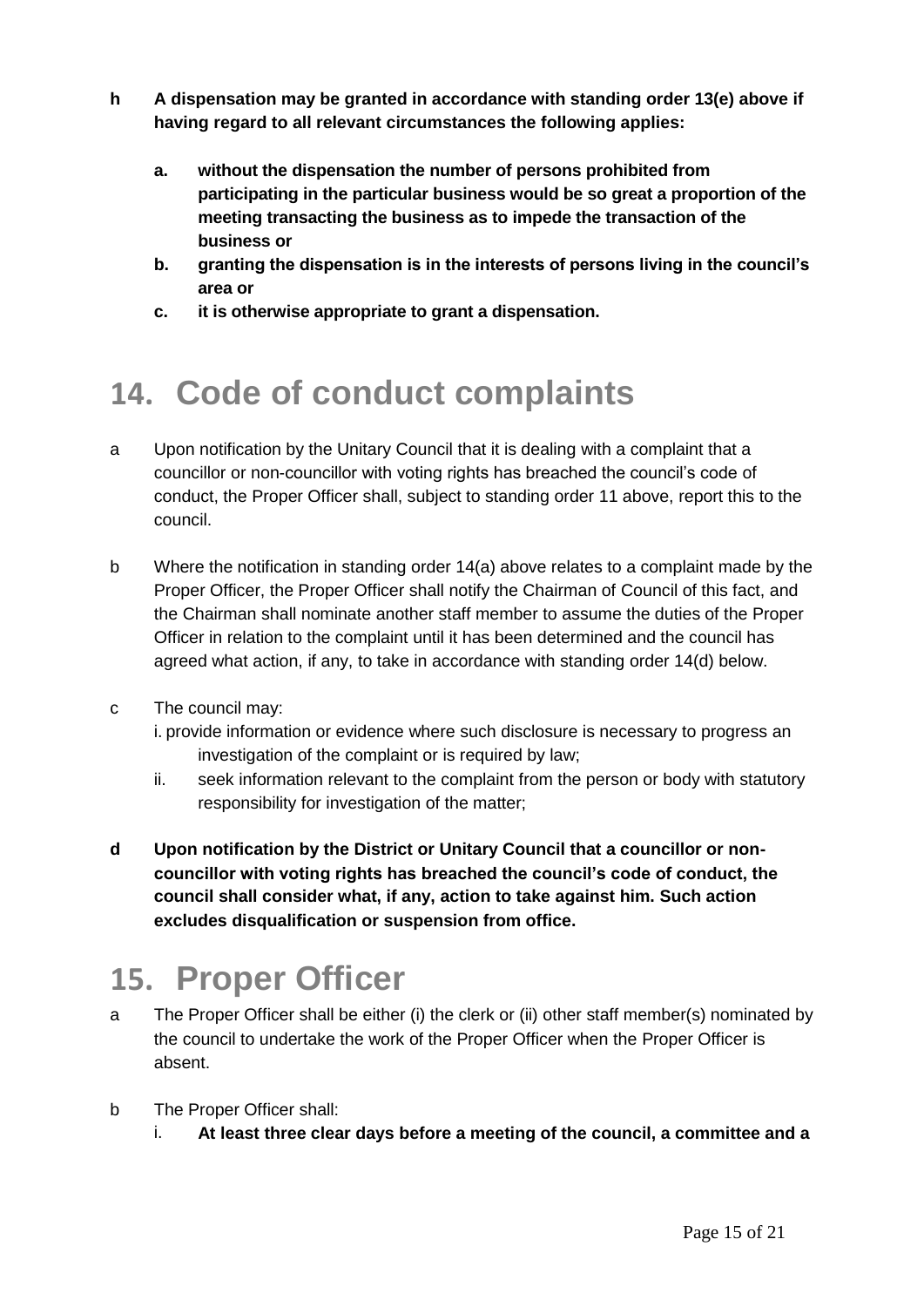**sub-committee serve on councillors a summons, by email, confirming the time, place and the agenda provided any such email contains the electronic signature and title of the Proper Officer.** 

**See standing order 3(b) above for the meaning of clear days for a meeting of a full council and standing order 3 (c) above for a meeting of a committee.**

- ii. **give public notice of the time, place and agenda at least three clear days before a meeting of the council or a meeting of a committee** or a subcommittee **(provided that the public notice with agenda of an extraordinary meeting of the council convened by councillors is signed by them);** *See standing order 3(b) above for the meaning of clear days for a meeting of a full council and standing order 3(c) above for a meeting of a committee.*
- iii. subject to standing order 9 above, include on the agenda all motions in the order received unless a councillor has given written notice at least 7 days before the meeting confirming his withdrawal of it;
- iv. **convene a meeting of full council for the election of a new Chairman of the Council, occasioned by a casual vacancy in his office;**
- v. facilitate inspection of the minute book by local government electors;
- vi. **receive and retain copies of byelaws made by other local authorities;**
- vii. retain acceptance of office forms from councillors;
- viii. retain a copy of every councillor's register of interests;
- ix. assist with responding to requests made under the Freedom of Information Act 2000 and Data Protection Act 1998, in accordance with and subject to the council's policies and procedures relating to the same;
- x. receive and send general correspondence and notices on behalf of the council except where there is a resolution to the contrary;
- xi. manage the organisation, storage of, access to and destruction of information held by the council in paper and electronic form;
- xii. arrange for legal deeds to be executed; *See also standing order 22 below.*
- xiii. arrange or manage the prompt authorisation, approval, and instruction regarding any payments to be made by the council in accordance with the council's financial regulations;
- xiv. record every planning application notified to the council and the council's response to the local planning authority in a book for such purpose;
- xv. refer a planning application received by the council to the Chairman or in his absence the Vice-Chairman of the Council within two working days of receipt to facilitate an extraordinary meeting if the nature of a planning application requires consideration before the next ordinary meeting of the council;
- xvi. manage access to information about the council via the publication scheme; and
- xvii. retain custody of the seal of the council (if any) which shall not be used without a resolution to that effect. *See also standing order 22 below.*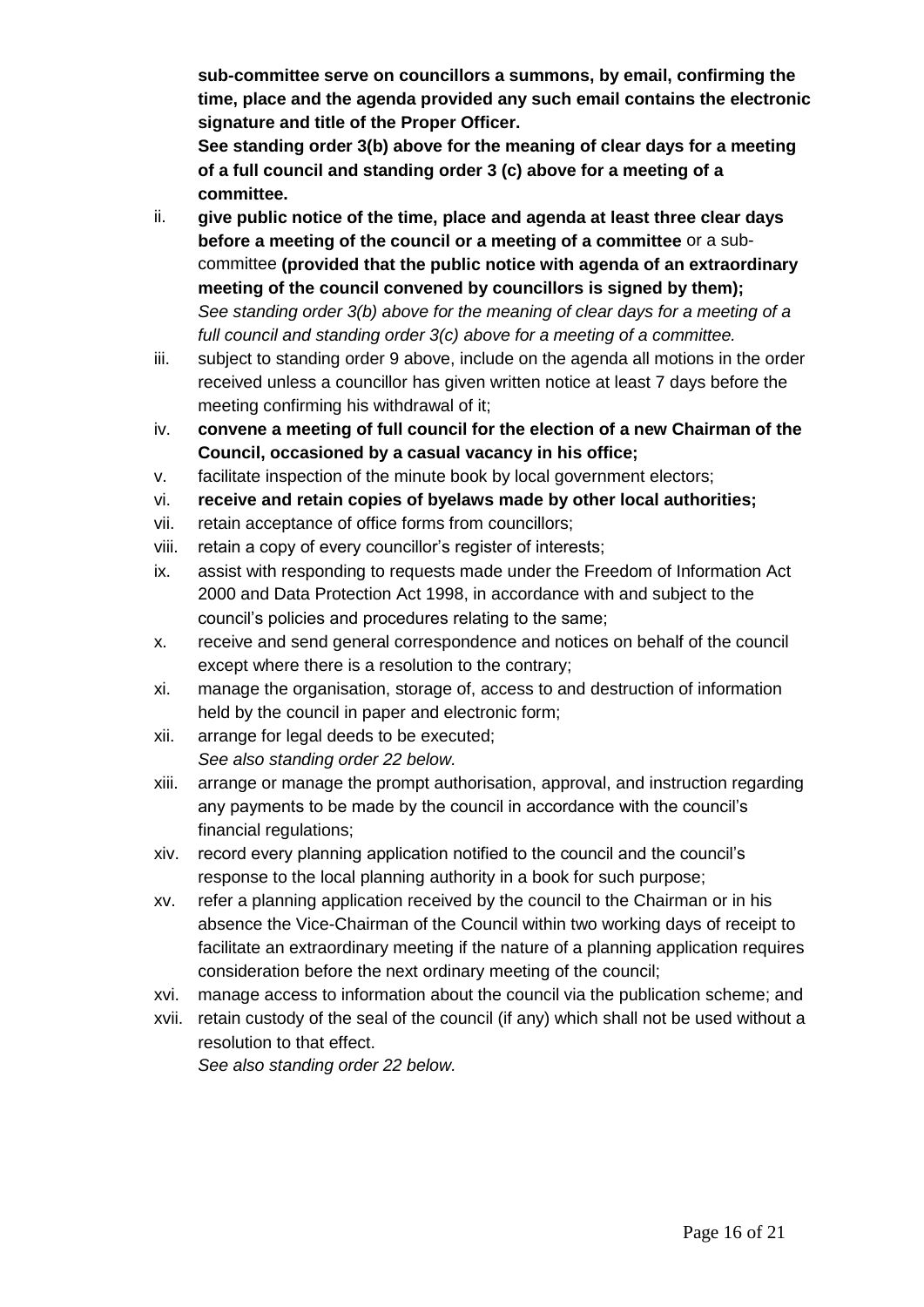# **16. Responsible Financial Officer**

a The council shall appoint appropriate staff member(s) to undertake the work of the Responsible Financial Officer when the Responsible Financial Officer is absent.

## **17. Accounts and accounting statements**

- a "Proper practices" in standing orders refer to the most recent version of Governance and Accountability for Local Councils – a Practitioners' Guide (England).
- b All payments by the council shall be authorised, approved and paid in accordance with the law, proper practices and the council's financial regulations.
- c The Responsible Financial Officer shall supply to each councillor as soon as practicable after 30 June, 30 September and 31 December in each year a statement to summarise:

i. the council's receipts and payments for each quarter;

- ii. the council's aggregate receipts and payments for the year to date;
- iii. the balances held at the end of the quarter being reported

and which includes a comparison with the budget for the financial year and highlights any actual or potential overspends.

- d As soon as possible after the financial year end at 31 March, the Responsible Financial Officer shall provide:
	- i. each councillor with a statement summarising the council's receipts and payments for the last quarter and the year to date for information; and
	- ii. to the full council the accounting statements for the year in the form of Section 1 of the annual return, as required by proper practices, for consideration and approval.
- e The year end accounting statements shall be prepared in accordance with proper practices and applying the form of accounts determined by the council (receipts and payments, or income and expenditure) for a year to 31 March. A completed draft annual return shall be presented to each councillor before the end of the following month of June. The annual return of the council, which is subject to external audit, including the annual governance statement, shall be presented to council for consideration and formal approval before 30 June.

## **18. Financial controls and procurement**

a The council shall consider and approve financial regulations drawn up by the Responsible Financial Officer, which shall include detailed arrangements in respect of the following: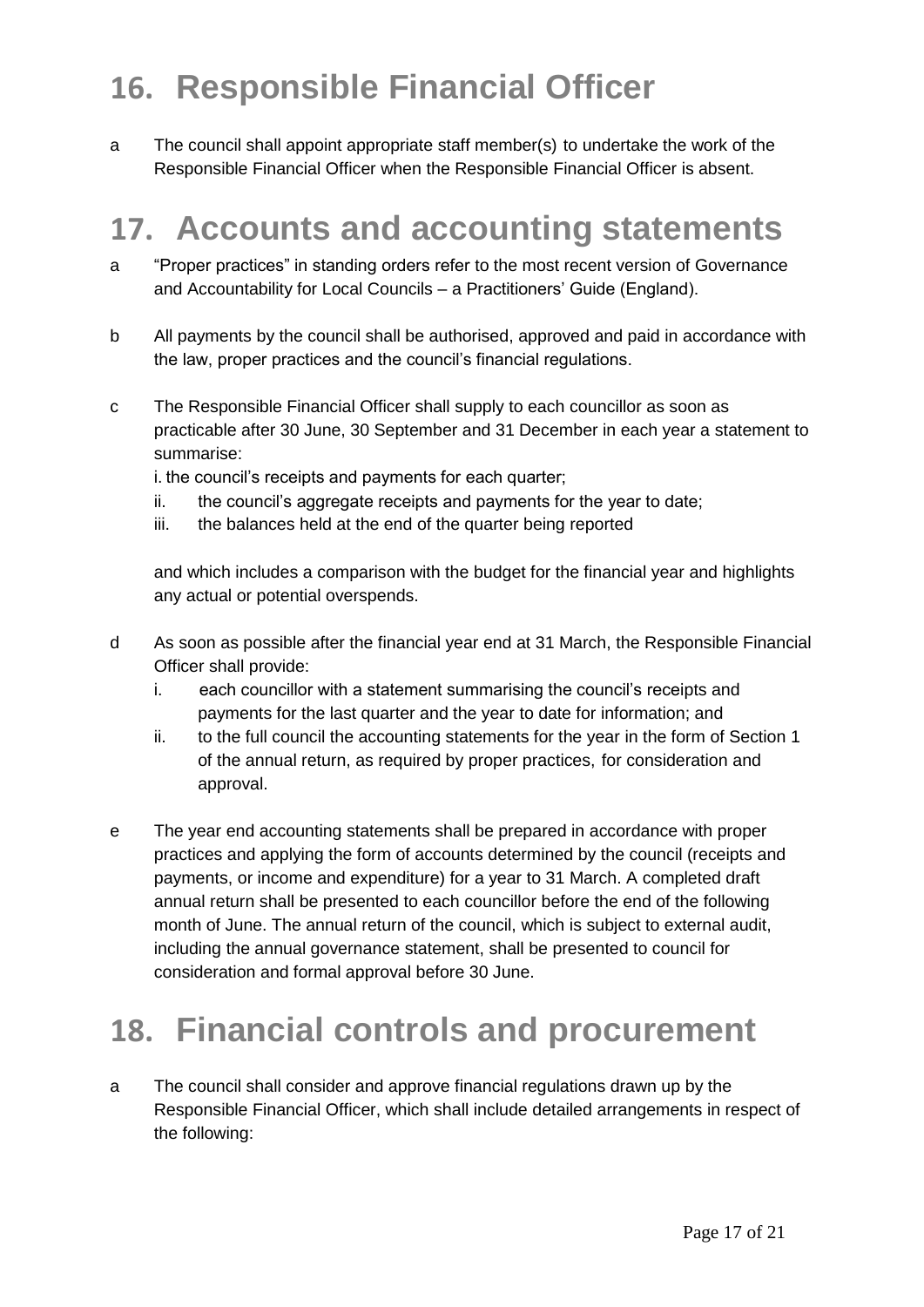- i. the keeping of accounting records and systems of internal controls;
- ii. the assessment and management of financial risks faced by the council;
- iii. the work of the independent internal auditor in accordance with proper practices and the receipt of regular reports from the internal auditor, which shall be required at least annually;
- iv. the inspection and copying by councillors and local electors of the council's accounts and/or orders of payments; and
- v. procurement policies (subject to standing order 18(c) below) including the setting of values for different procedures where a contract has an estimated value of less than £60,000.
- b Financial regulations shall be reviewed regularly and at least annually for fitness of purpose.

#### c **Financial regulations shall confirm that a proposed contract for the supply of goods, materials, services and the execution of works with an estimated value in excess of** £60,000 **shall be procured on the basis of a formal tender as summarised in standing order 18(d) below.**

- d Subject to additional requirements in the financial regulations of the council, the tender process for contracts for the supply of goods, materials, services or the execution of works shall include, as a minimum, the following steps:
	- i. a specification for the goods, materials, services or the execution of works shall be drawn up;
	- ii. an invitation to tender shall be drawn up to confirm (i) the council's specification (ii) the time, date and address for the submission of tenders (iii) the date of the council's written response to the tender and (iv) the prohibition on prospective contractors contacting councillors or staff to encourage or support their tender outside the prescribed process;
	- iii. the invitation to tender shall be advertised in a local newspaper and in any other manner that is appropriate;
	- iv. tenders are to be submitted in writing in a sealed marked envelope addressed to the Proper Officer;
	- v. tenders shall be opened by the Proper Officer in the presence of at least one councillor after the deadline for submission of tenders has passed;
	- vi. tenders are to be reported to and considered by the appropriate meeting of the council or a committee or sub-committee with delegated responsibility.
- e Neither the council, nor a committee or a sub-committee with delegated responsibility for considering tenders, is bound to accept the lowest value tender.
- f **Where the value of a contract is likely to exceed £138,893 (or other threshold specified by the Office of Government Commerce from time to time) the council must consider whether the Public Contracts Regulations 2006 (SI No. 5, as amended) and the Utilities Contracts Regulations 2006 (SI No. 6, as amended) apply to the contract and, if either of those Regulations apply, the council must**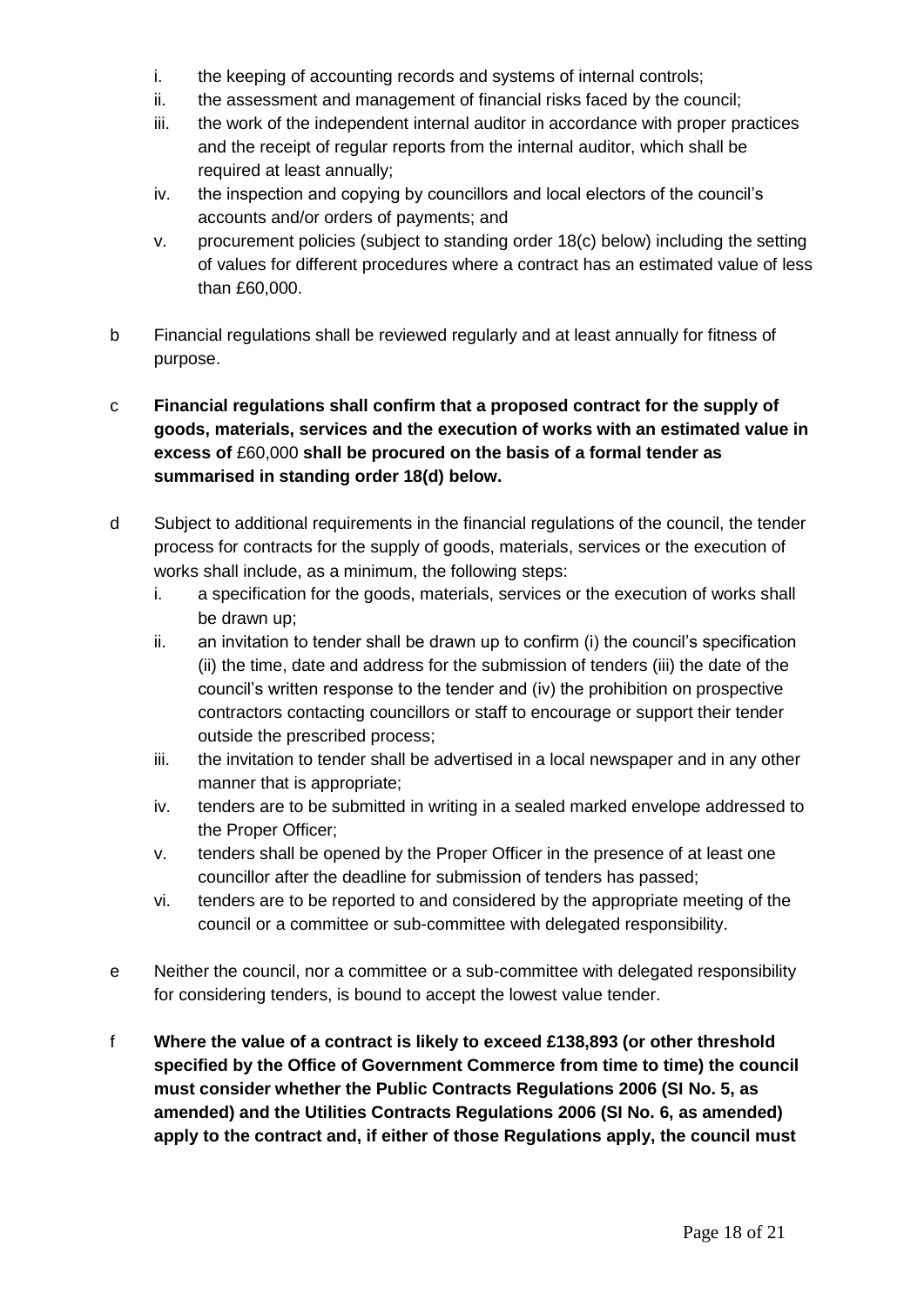**comply with EU procurement rules.**

## **19. Handling staff matters**

- a A matter personal to a member of staff that is being considered by a meeting of council is subject to standing order 11 above.
- b Subject to the council's policy regarding absences from work, the council's most senior member of staff shall notify the chairman or, if he is not available, the vicechairman of the Parish Council of absence occasioned by illness or other reason and that person shall report such absence to Parish Council at its next meeting.
- c The chairman shall upon a resolution conduct a review of the performance and annual appraisal of the work of the Clerk and Responsible Finance Officer. The reviews and appraisal shall be reported in writing and are subject to approval by resolution of the Parish Council.
- d Subject to the council's policy regarding the handling of grievance matters, the council's most senior employee (or other employees) shall contact the chairman of the Parish Council or in his absence, the vice-chairman of the Parish Council in respect of an informal or formal grievance matter, and this matter shall be reported back and progressed by resolution of the Parish Council.
- e Subject to the council's policy regarding the handling of grievance matters, if an informal or formal grievance matter raised by the Clerk relates to the chairman or vicechairman of the Parish Council, this shall be communicated to another member of the Parish Council which shall be reported back and progressed by resolution of Parish Council.
- f Any persons responsible for all or part of the management of staff shall treat the written records of all meetings relating to their performance, capabilities, grievance or disciplinary matters as confidential and secure.
- g The council shall keep all written records relating to employees secure. All paper records shall be secured and locked and electronic records shall be password protected and encrypted.
- h Only persons with line management responsibilities shall have access to staff records referred to in standing orders 19(f) and (g) above if so justified.
- i Access and means of access by keys and/or computer passwords to records of employment referred to in standing orders 19(f) and (g) above shall be provided only to the Chairman of the Parish Council.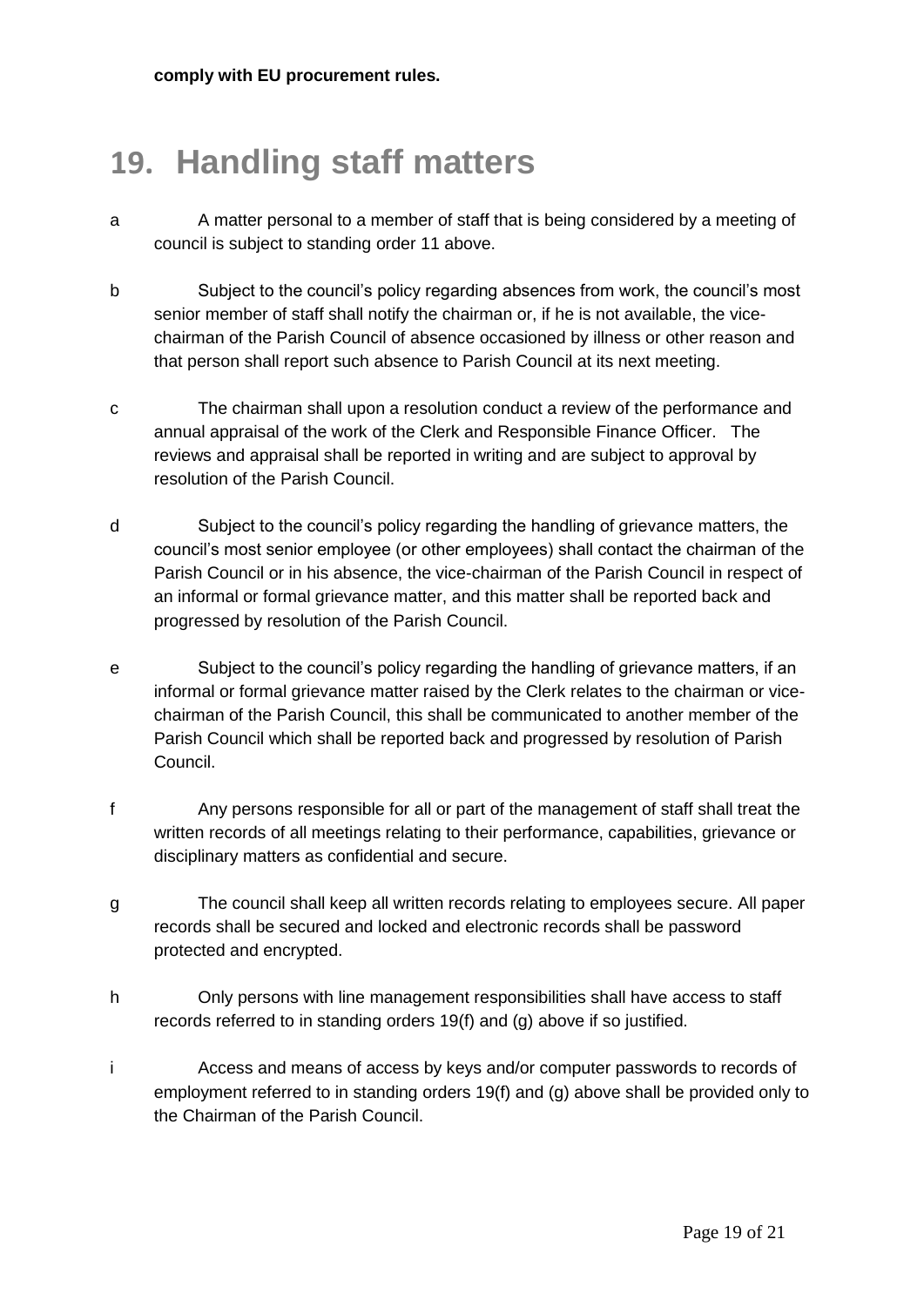# **20. Requests for information**

- a Requests for information held by the council shall be handled in accordance with the council's policy in respect of handling requests under the Freedom of Information Act 2000 and the Data Protection Act 1998.
- b Correspondence from, and notices served by, the Information Commissioner shall be referred by the Proper Officer to the chairman of the Parish Council. The Parish Council shall have the power to do anything to facilitate compliance with the Freedom of Information Act 2000.

#### **21. Relations with the press/media**

Requests from the press or other media for an oral or written comment or statement from the Council, its councillors or staff shall be handled in accordance with the Council's policy in respect of dealing with the press and/or other media.

## **22. Execution and sealing of legal deeds**

*See also standing orders 15(b)(xii) and (xvii) above.*

- a A legal deed shall not be executed on behalf of the council unless authorised by a resolution.
- b **Subject to standing order 22(a) above, any two councillors may sign, on behalf of the council, any deed required by law and the Proper Officer shall witness their signatures.**

*The above is applicable to a council without a common seal.*

#### **23. Communicating with District and County or Unitary councillors**

- a An invitation to attend a meeting of the council shall be sent, together with the agenda, to the ward councillor of the District Council representing the area of the council.
- b Unless the council determines otherwise, a copy of each letter sent to the District Council shall be sent to the ward councilor representing the area of the council.